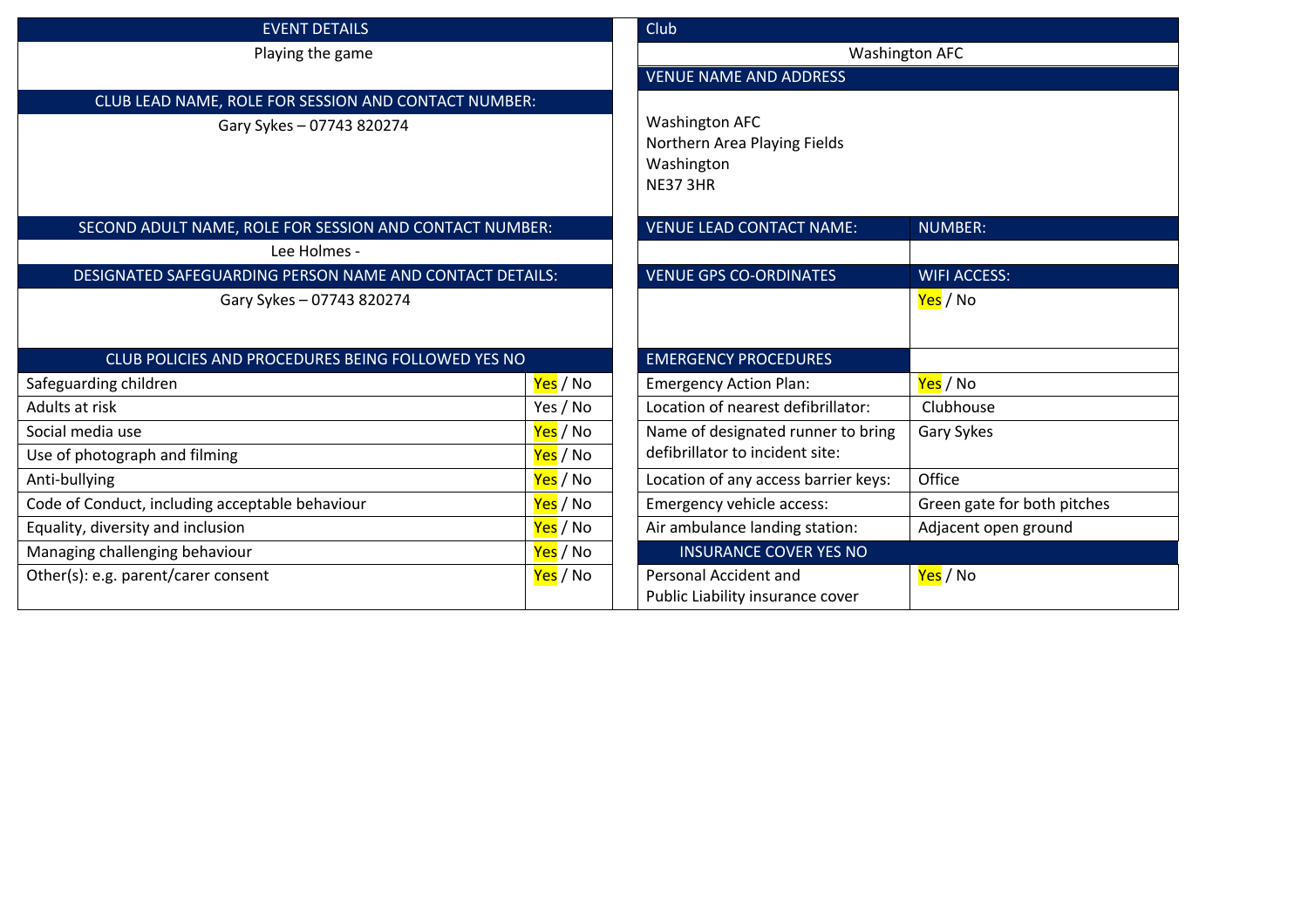| What<br>are the<br>hazards?                | Who might be<br>harmed?                                                                            | <b>Controls required</b>                                                                                                                                                                                                                                                                                                                                                                                                                                                                                                                                                                                                                                                                                                                                                                                                                                                                                                                                                                                                                                                                                                                                                                                                                                                                                                                                           | <b>Additional controls</b> | Date<br>completed              |
|--------------------------------------------|----------------------------------------------------------------------------------------------------|--------------------------------------------------------------------------------------------------------------------------------------------------------------------------------------------------------------------------------------------------------------------------------------------------------------------------------------------------------------------------------------------------------------------------------------------------------------------------------------------------------------------------------------------------------------------------------------------------------------------------------------------------------------------------------------------------------------------------------------------------------------------------------------------------------------------------------------------------------------------------------------------------------------------------------------------------------------------------------------------------------------------------------------------------------------------------------------------------------------------------------------------------------------------------------------------------------------------------------------------------------------------------------------------------------------------------------------------------------------------|----------------------------|--------------------------------|
| <b>Spread</b><br>of<br><b>COVID-</b><br>19 | <b>Players from</b><br>both teams<br><b>Match Officials</b><br><b>Club Officials</b><br>(pre Game) | <b>Pre-Match Confirmation</b><br>Ensure away team is aware of Covid responsibilities and any<br>particular issues at the ground.<br>All changing rooms will not be used at present<br>No Friendlies to take place at our Home ground till further<br>announcement from the Club has been confirmed<br><b>Safety Briefing</b><br>Ensure both teams are aware of Covid responsibilities in regards<br>symptoms and Test & Trace<br><b>Players Briefing</b><br><b>No Spitting</b><br>Goal celebrations should be conducted in a socially distanced<br>manner<br>Avoid shouting when face to face<br><b>Pre-Match Travel</b><br>Where possible players / officials (coaches) should travel in their<br>own car, or within a household bubble.<br>However, if clubs absolutely need to utilise coach travel<br>or if participants must travel with people outside of their<br>household or support bubble for away games they club should<br>Share the transport with the same people each time.<br>Keep to small groups of people at any one time.<br>Open windows for ventilation.<br>Face away from each other.<br>Clean the car between journeys<br>The driver and passengers to wear a face covering<br>Consider seating arrangements to maximise distance<br>between people in the vehicle<br>Wear face coverings on coaches or minibuses.<br><b>Good Hygiene</b> |                            | 28 <sup>th</sup> March<br>2021 |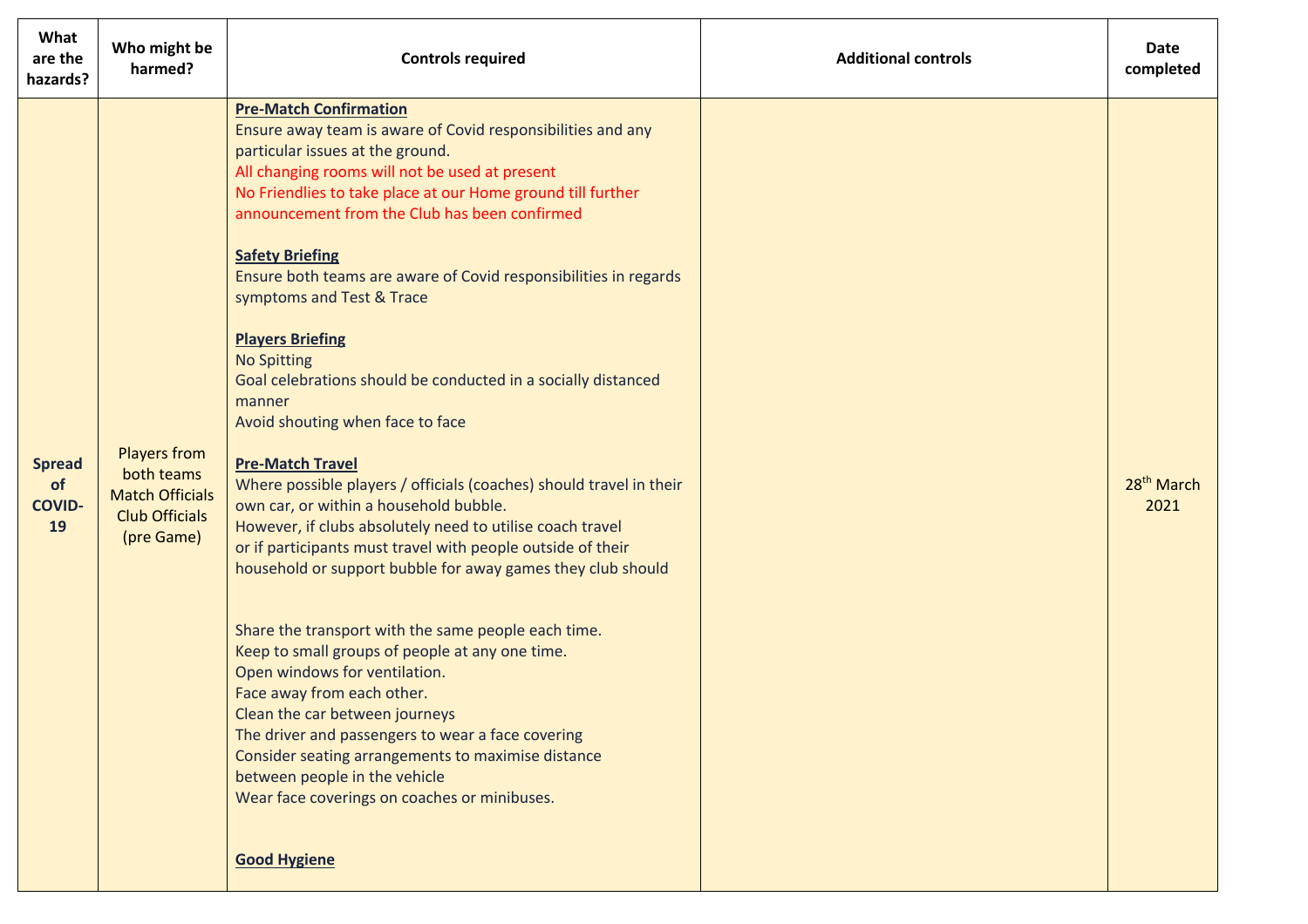| Clear Signage to direct people to where they can wash their         |                                                   |  |
|---------------------------------------------------------------------|---------------------------------------------------|--|
| hands.                                                              |                                                   |  |
| Ensure that all handwashing stations are in good working            |                                                   |  |
| order and provide soap, water and hand sanitiser.                   |                                                   |  |
| Use disposable paper towels in handwashing facilities               |                                                   |  |
| Provide additional hand sanitisers throughout the                   | Check / refresh consumables before each game      |  |
| Clubhouse – these will be placed on a table on entry and exit of    | (sanitiser, soap and paper towels and handwashing |  |
| the venue                                                           | stations).                                        |  |
|                                                                     |                                                   |  |
| <b>Handshaking</b>                                                  |                                                   |  |
| No Handshakes pre game avoid unnecessary contact. Club              |                                                   |  |
| Officials to ensure no line up at the end of the game               |                                                   |  |
|                                                                     |                                                   |  |
| <b>Maintaining Social Distancing &amp; Avoiding Congestion</b>      |                                                   |  |
| Provide signage so people can find their destination                |                                                   |  |
| quickly.                                                            |                                                   |  |
| One-way arrow markings to help foot traffic flow                    |                                                   |  |
| management.                                                         |                                                   |  |
| Single / limited use of toilet facilities to avoid congestion       |                                                   |  |
| in confined spaces.                                                 |                                                   |  |
|                                                                     |                                                   |  |
| <b>Changing Rooms &amp; Showers</b>                                 |                                                   |  |
| No Changing rooms allowed                                           |                                                   |  |
|                                                                     |                                                   |  |
| <b>Team Talk Huddles</b>                                            |                                                   |  |
| These should not take place.                                        |                                                   |  |
| Team talks can take place, as long as social distancing is observed |                                                   |  |
| and held outdoors where possible                                    |                                                   |  |
|                                                                     |                                                   |  |
| <b>Teamsheets</b>                                                   |                                                   |  |
| These should not be handed over to either the referee of the        |                                                   |  |
| club.                                                               |                                                   |  |
| Instead a photo should be taken and emailed / or use what's app     |                                                   |  |
| to both                                                             |                                                   |  |
|                                                                     | Review all procedures following games             |  |
|                                                                     |                                                   |  |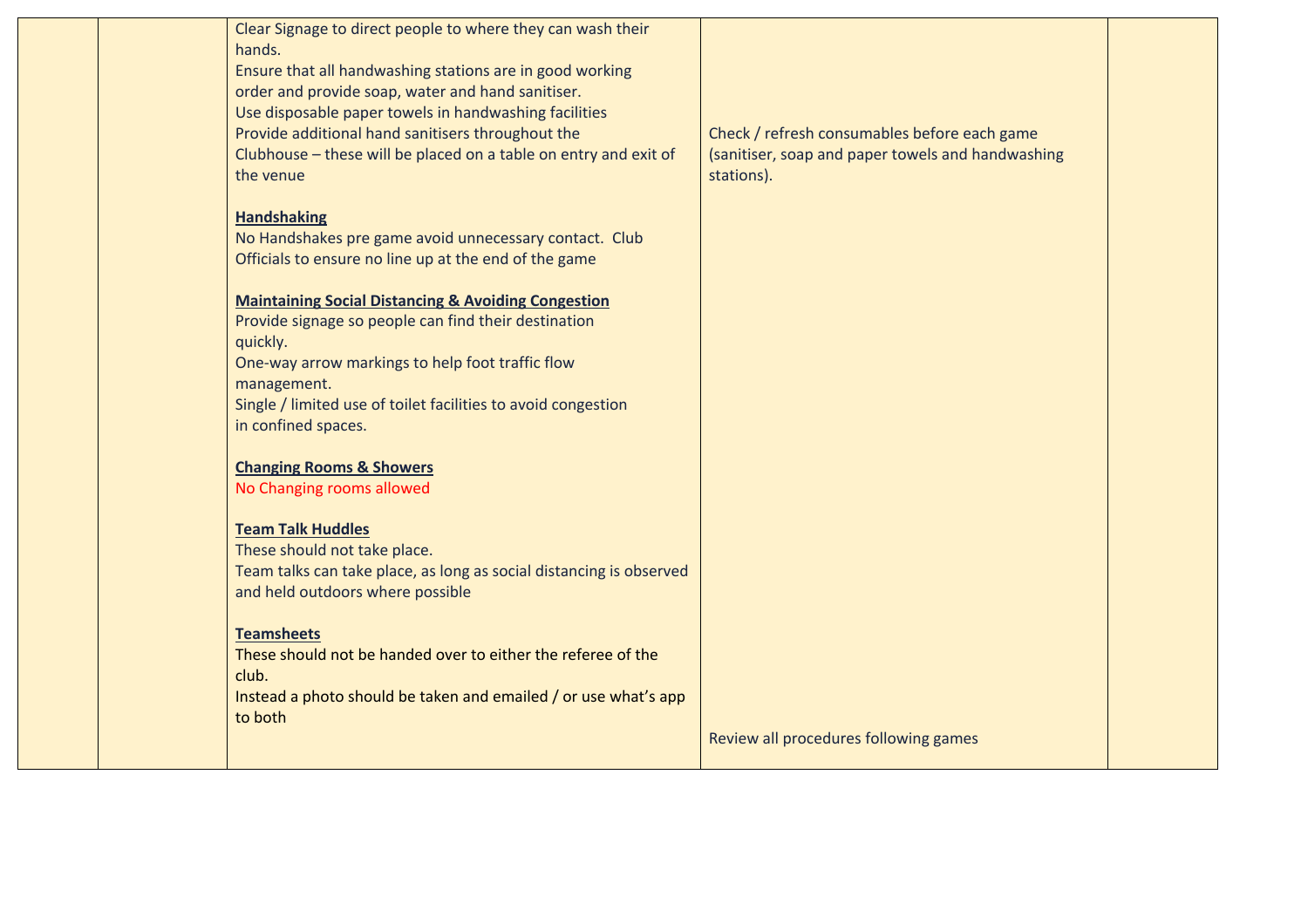| <b>Spread</b><br>of<br><b>COVID-</b><br>19 | Players from<br>both teams<br><b>Match Officials</b><br><b>Club Officials</b><br>Spectators<br>(During Game) | <b>Interactions with Referees and Match Assistants</b><br>Should only happen with players observing social distancing<br>Avoid shouting when face to face<br><b>Dugouts</b><br>Dugouts only to be used in a socially distance manner.<br>Areas set aside alongside / behind / outside dugout. Clubs to<br>provide seating outside of the dugout in order to provide<br>adequate social distancing for substitutes and coaching staff.<br><b>Match balls</b><br>Provide sanitising at the pitch side to sanitise balls that leave the<br>ground<br><b>Water Bottles</b><br>Players should provide their own water bottles (clearly<br>identified), under no circumstances should these be shared.<br><b>Spectators</b><br>Social distancing should be enforced for all spectators, those that<br>refuse to comply will be asked to leave the ground. | Review all procedures following games | 28 <sup>th</sup> March<br>2021 |
|--------------------------------------------|--------------------------------------------------------------------------------------------------------------|-----------------------------------------------------------------------------------------------------------------------------------------------------------------------------------------------------------------------------------------------------------------------------------------------------------------------------------------------------------------------------------------------------------------------------------------------------------------------------------------------------------------------------------------------------------------------------------------------------------------------------------------------------------------------------------------------------------------------------------------------------------------------------------------------------------------------------------------------------|---------------------------------------|--------------------------------|
| <b>Spread</b><br>of<br><b>COVID-</b><br>19 | Players from<br>both teams<br><b>Match Officials</b><br><b>Club Officials</b><br>(Post Game)                 | <b>Handshaking</b><br>No Handshakes post game avoid unnecessary contact.<br><b>Kit Cleaning</b><br>If possible, kit should be cleaned by players themselves.<br>Alternatively, each player should place his own kit into a<br>designated plastic bags(s). A nominated person should then tie /<br>seal the bag for removal. This person should wear a mask and<br>gloves for removal and when carrying out the subsequent<br>washing.<br><b>Hygiene</b>                                                                                                                                                                                                                                                                                                                                                                                             | Review all procedures following games | 28 <sup>th</sup> March<br>2021 |